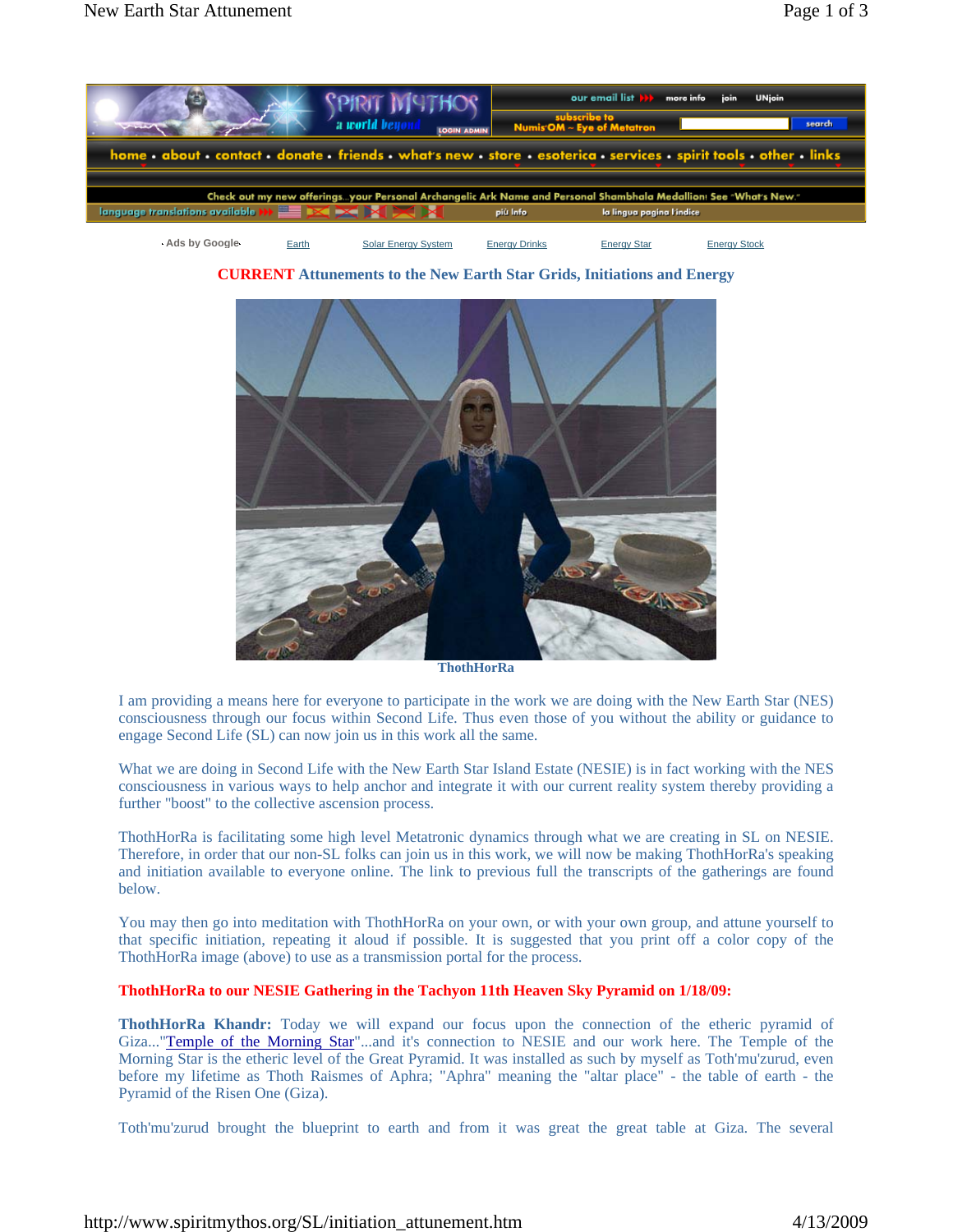pyramids...including the GreatPyramid or Temple of Osiris...the Risen One. Yet the Temple of the Morning Star is the etheric level is dedicated to the Supreme aspect of Osiris as the Christos, the Archangel of LIGHT who was to embody upon the Earth within I'shoa (Jesus) in a later epoch.

Thus the Temple of the Morning Star is his BODY contain the etheric properties of LIGHT and subtle dynamics which are personified in the sacred geometry of this etheric temple - the Osiris temple, also later known as the Temple of the Lion. This is an anchor in the Earth as a Pillar of Fire.

For NESIE the connection to the Temple of the Morning Star is strong, as we here are creating a bridging to the New Earth Star and the "MORNING STAR" is the Body of that Bridge - the Divine 'bridegroom' of In La'kech who is the Sophia-Isis. Divine Femine of the New Earth. This sky pyramid of the 11th Heaven in which we now sit, with its tachyon pillar integrates with the whole "Pillar of Fire" system of Giza and most especially with the Temple of the Morning Star.

EACH of you here today have DNA composed of star particles from the first moment of universal creation. It is within the Temple of the Morning Star that these particles are condensed with the cube of Adoni Kodesh, containing within it a sphere made of crystal sophra which is a very pure form of crystallized white Prima Matra. Prima Matra is "First Matter" containing that condensed star dust of the FIRST CREATION MOMENT. It is the truest and purest of Manna, and this pure manna is resonate with the star particles in your DNA.

So let us now take this in...BREATHE in this 'information' and allow it to become pure essence instead. FEEL the connection...the intimate connection you have with the FIRST MATTER...the purest of that being the MANNA of the Adonai Kodesh. WE ARE ALL STARS. We are like beacons, glittering in a stellar SKY of PRESENCE and BEAUTY upon the sacred TREE OF LIFE! The UNIVERSAL TREE through which we enter the NEW EARTH STAR...and beyond.

Now see yourselves within the Temple of the Morning Star - however it appears to you. Feel your body integrating with its LIGHT and BEAUTY, which is the CHRIST of your HEART of HEARTS. Approach the CUBE of the Adonai Kodesh. Feel its radiating FIRST LIGHT - that first moment of creation! Your star particles respond by sending signals throughout the rest of your body, quickening it to respond and to LIGHT UP with divine fire! BRING in this FIRST LIGHT...down through the Tachyon column of our NESIE pyramid. BREATHE it down as if this pyramid in which you now abide is your BODY. Concentrate it in your LUNGS and breathe it down into the column. Then send it down through the Gaia Egg and into the generator crystal below it, then out...OUT into all of NESIE! Feel the QUICKENING as the virtual is brought into contact with the etheric and with your own etheric, energy and physical bodies.

Like a GOLDEN WAVE it spreads through you and through NESIE and all of Second Life, moving out through the internet globally and out beyond the virtual into the WORLD of matter and life! On this planet at this time, all is being made ready for the OPENING OF THE TOMB. The stone shall be rolled away in PLAIN SITE and the LIGHT of the WORLD shall come forth. No doubt will there be as to it's ocurrence. No religion can claim it. No hand may stay it. No eyes can close from it's brilliance. It will be total and complete.

In the Preparation Time - now in which you are living - EMBRACE the "Good News" and live in it's shedding light.

After Janurary 20th, 2009...a new era shall begin. Be PRESENT with it, for it is within you...WITHIN YOU! You shall make of it the new WORLD. AND SO IT IS!

\*\*\*\*\*\*\*\*\*\*\*

## **ThothHorRa to our NESIE Gathering in the Tachyon 11th Heaven Sky Pyramid on 1/25/09:**

Today we will open the scroll on the nature of Stargates and portals. A large and diverse topic so we will only take a brief scan of it now. It is important to see the true nature of what humans "think" they are. A true "stargate" is a access to another dimensional point in the universe that is primary for the development or shall we say "staging" process of that sphere of thought operating in a world consensus. So in other words, humanity is drawn to certain reference points in the universal spectrum which respond to the consensual reality of that world state or stage. The Hierarchy (another name not fully comprehended) guides this process where humanity is open to receive guidance, but it does not install Stargates. Stargates are co-responders to greater universal dynamics when triggered by thinking beings, such as humanity. Portals on the other hand, can be "installed" by extra, ultra or human beings through intention to connect to a specific dynamic playing out somewhere in another dimension -